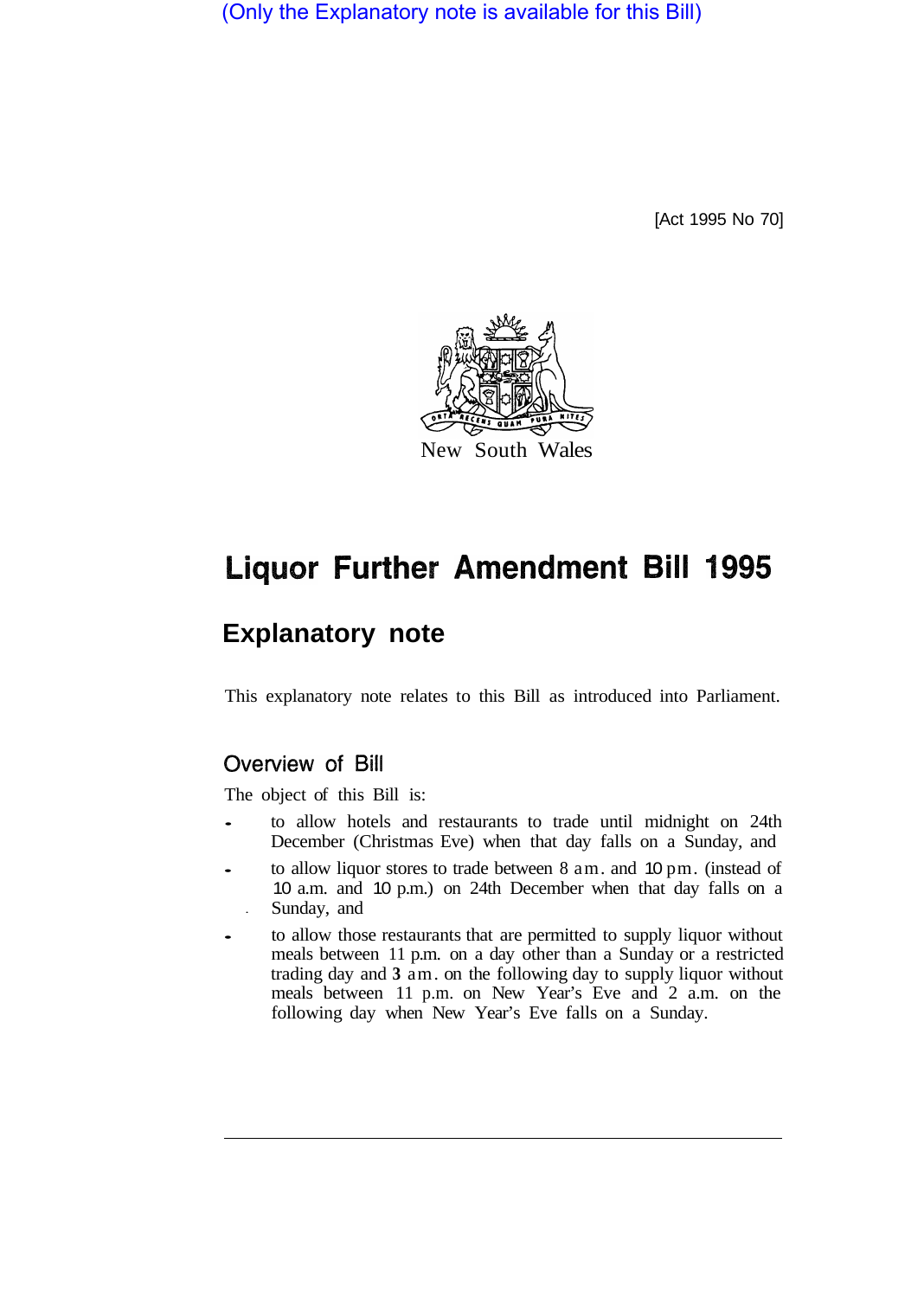Liquor Further Amendment Bill 1995 [Act 1995 No 70]

Explanatory note

## Outline of provisions

**Clause 1** specifies the name (also called the short title) of the proposed Act.

**Clause 2** provides for the proposed Act to commence on the day on which the Governor assents to it.

**Clause 3** is a formal provision that gives effect to Schedule 1, which amends the *Liquor Act 1982.* 

### Schedule 1 Amendments

#### **Trading hours for hotels, liquor stores and restaurants**

Section 24 of the *Liquor Act 1982* specifies the trading hours applicable to a hotel. Normally a hotel can remain open for the supply of liquor on a Sunday from 10 a.m. to 10 p.m. An amendment to the section will allow hotels to remain open for the supply of liquor until midnight on Christmas Eve when Christmas Eve falls on a Sunday. However, the supply of liquor for consumption off the licensed premises will not be permitted after 10 p.m. unless authorised under a variation of trading hours granted by the Licensing Court under section 25 of that Act. (See Schedule 1 [3].)

Section 26 of the *Liquor Act 1982* specifies the trading hours for liquor stores (premises in respect of which an off-licence to sell liquor by retail is in force). An amendment to the section will allow liquor stores to remain open for the sale of liquor from 8 a.m. to 10 p.m. (instead of 10 a.m. to 10 pm.) on Christmas Eve when Christmas Eve falls on a Sunday. (See Schedule 1 [4].)

Section 3 1 of the *Liquor Act 1982* specifies the trading hours applicable to a licensed restaurant. Normally a licensed restaurant can remain open for the supply of liquor on a Sunday from noon to 10 pm. An amendment to the section will allow restaurants to remain open for the supply of liquor until midnight on Christmas Eve when Christmas Eve falls on a Sunday. If the restaurant concerned relates to a motel, the amendment will also apply to a function room of the motel. (See Schedule **1** [6] and [7].)

The amendments made by Schedule 1 [1], [2] and [5] are consequential on the amendments made by Schedule 1 [3] and [6].